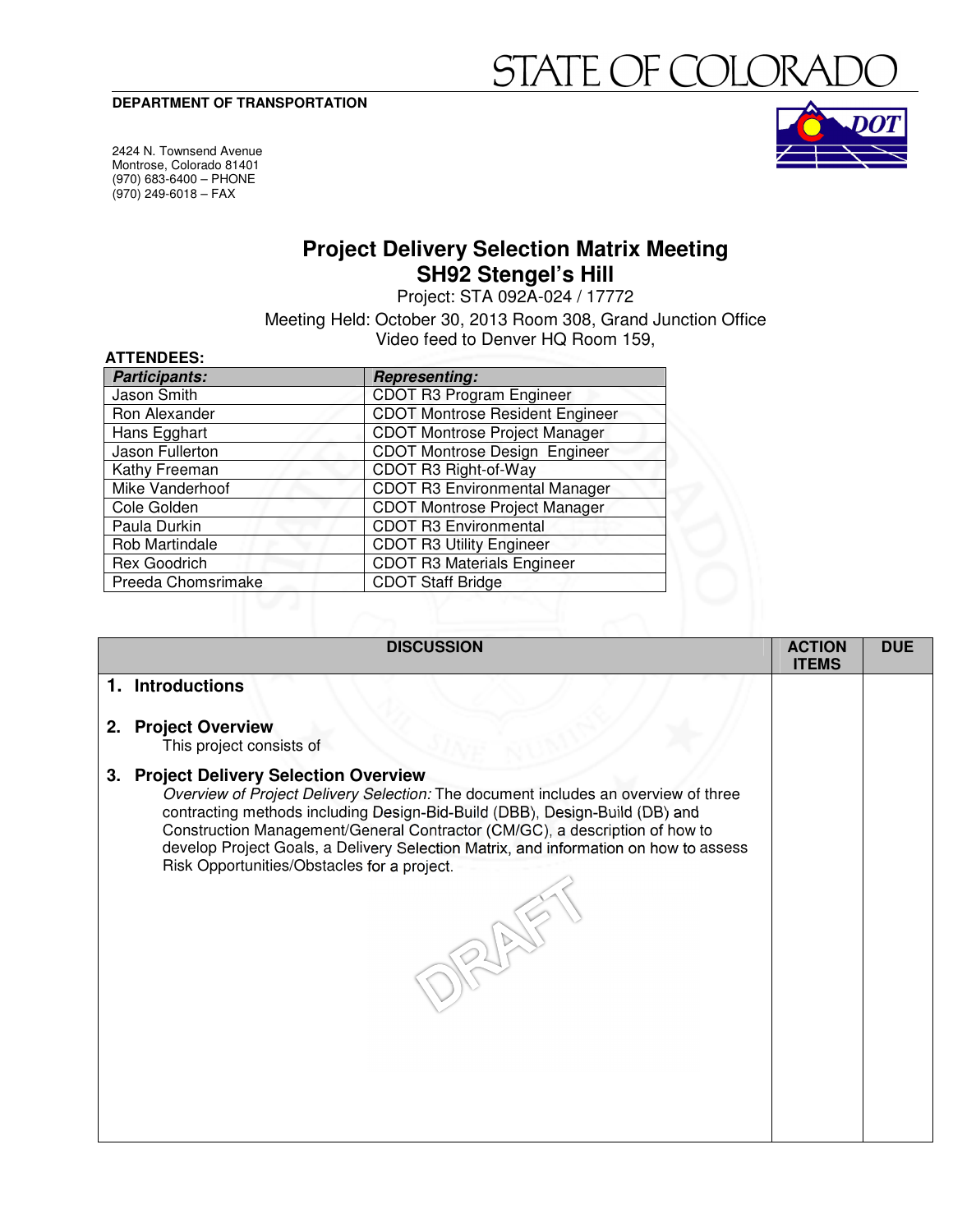## **Project Description Checklist**

The following items should be considered in the project description as applicable. Other items can be added if they influence the project delivery decision. Relevant documents can be added as appendices.

- **D** Project Name SH92 Stengel's Hill
- $\Box$  Location SH92, MP 13.8 to 15.5
- Estimated Budget –Estimated Project Delivery Period Ad
- $\Box$  Required Delivery Date (if applicable) –
- **Source(s) of Project Funding**
- **D** Project Corridor SH92
- $\Box$  Major Features of Work Bridge over Railroad, Roadway re-alignment
- $\Box$  Major Schedule Milestones
	- o Risk Assessment
		- o Project Delivery Selection Contractor RFP, including short list and selection Begin Construction
	- o End Construction
- $\Box$  Major Challenges (as applicable)
	- o Optimizing costs by re-evaluating Structure length vs. MSE wall length
	- o Right of Way, Utilities, and/or Environmental Approvals
- o  $\Box$  Main Identified Sources of Risk
- Construction Schedule delays due to Railroad review requirements
- Railroad Shoring designed by contractor's PE, subject to review / approval by UPRR.
- □ Safety Issues •
- $\Box$  Sustainable Design and Construction Requirements

## **Project-Specific Goals (Non-Prioritized)**

- 1. Project Advertised before January 19, 2014
- 2. Construction Completed by December, 2016.
- 3. Improve long-term operations and safety
- 4. Provide an aesthetically pleasing project.
- 5. Maximize safety of workers and traveling public during construction.
- 6. Demonstrate wise use of funds. Facilitate and foster collaboration, communication and partnership with all stakeholders.

## **Project Constraints**

There are potential aspects of a project that can eliminate the need to evaluate one or more of the possible project delivery methods. General constraints are provided, but it is critical to identify constraints that are project specific.

## **Constraints**

- Source & Availability of Funding
- Schedule constraints
- Railroad review process
- Third party agreements with BLM
- Third Party agreements with the Union Pacific Railroad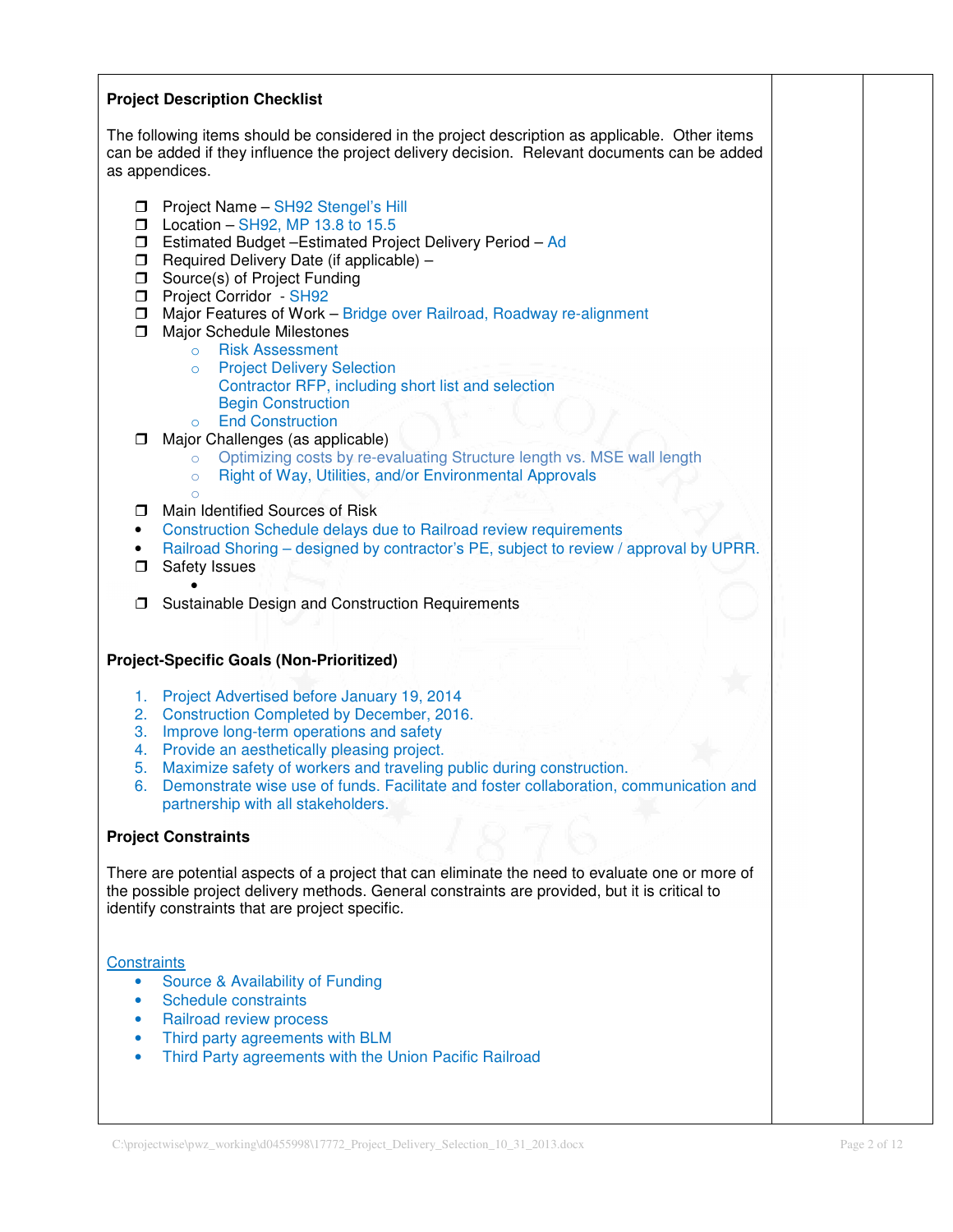| 4. Project Delivery Selection Matrix<br>The group discussed each of the four Primary Factors of the Project Delivery<br>Selection Matrix and modified the matrix to include scores for 'least appropriate',<br>'appropriate', and 'most appropriate' delivery method for Design-Bid-Build, Design-<br>Build and CM/GC. The final matrix is attached to these minutes showing each<br>score. Design-Build was determined to be most appropriate for all four primary<br>factors thus the secondary factors were not considered. |  |
|--------------------------------------------------------------------------------------------------------------------------------------------------------------------------------------------------------------------------------------------------------------------------------------------------------------------------------------------------------------------------------------------------------------------------------------------------------------------------------------------------------------------------------|--|
| CDOT will present the decision of the Project Delivery Selection group to FHWA<br>for their approval.                                                                                                                                                                                                                                                                                                                                                                                                                          |  |

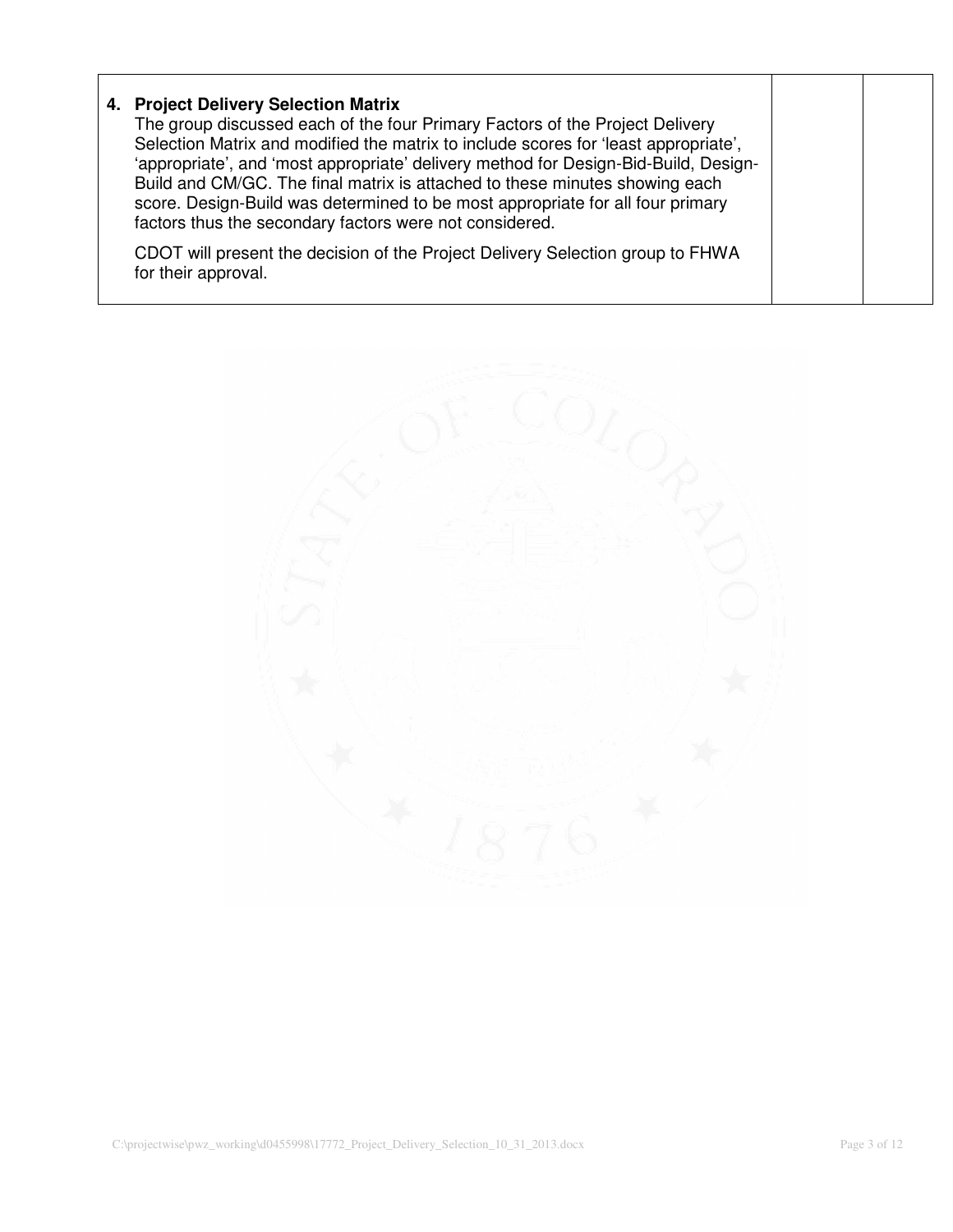**Project Delivery Selection Matrix Summary** 

**Determine the factors that should be considered in the project delivery selection, discuss the opportunities and obstacles related to each factor, and document the discussion on the following pages. Then complete the summary below.** 

| PROJECT DELIVERY METHOD OPPORTUNITY/OBSTACLE SUMMARY |                 |                 |              |
|------------------------------------------------------|-----------------|-----------------|--------------|
|                                                      | <b>DBB</b>      | <b>DB</b>       | <b>CM/GC</b> |
| <b>Primary Evaluation Factors</b>                    |                 |                 |              |
| 1. Delivery Schedule                                 | ÷               | $^{\mathrm{+}}$ |              |
| 2. Project Complexity & Innovation                   | ÷               | $+ +$           |              |
| 3. Level of Design                                   | $^{\mathrm{+}}$ | $^{\mathrm{+}}$ | ٠            |
| 4. Cost                                              |                 | $^{\mathrm{+}}$ | X            |
| 5. Perform Initial Risk Assessment                   |                 | $++$            |              |
| <b>Secondary Evaluation Factors</b>                  |                 |                 |              |
| 6. Staff Experience/Availability (Owner)             |                 |                 |              |
| 7. Level of Oversight and Control                    |                 |                 |              |
| 8. Competition and Contractor Experience             |                 |                 |              |

| $+ +$ | Most appropriate delivery method |
|-------|----------------------------------|
|-------|----------------------------------|

- **+ Appropriate delivery method**
- **Least appropriate delivery method**
- **X Fatal Flaw (discontinue evaluation of this method)**
- **NA Factor not applicable or not relevant to the selection**

## **Project Delivery Selection Matrix Summary Conclusions and Comments:**

- The Streamlined Design-Build alternative was selected as the most appropriate method of project delivery, since it alone will meet the time-frame requirements set for this project.
- CM-GC requires much more oversight by the CDOT Project Manager to avoid runaway escalation of design costs by excessive iterations of design alternatives requested by the contractor.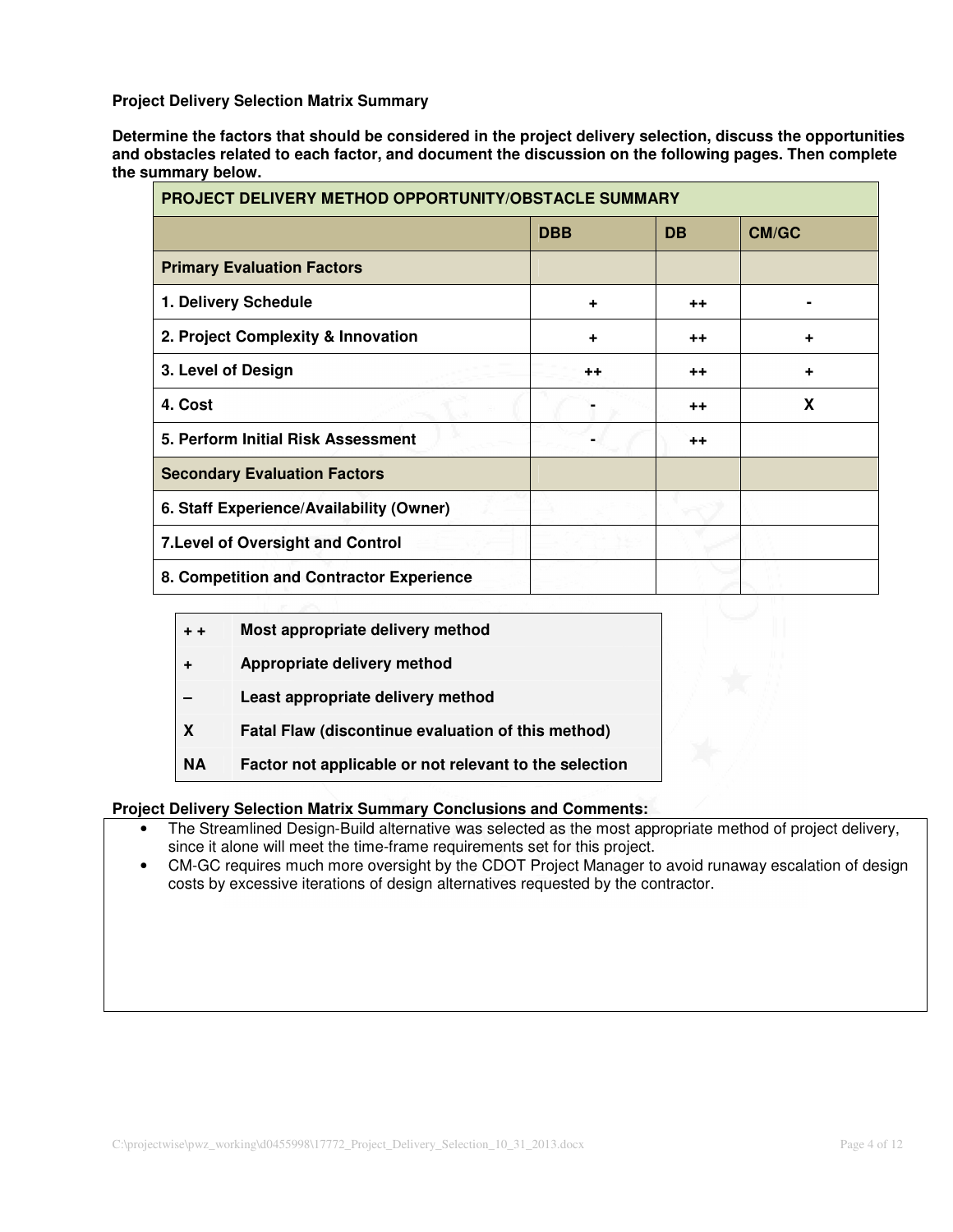## **1) Delivery Schedule**

Delivery schedule is the overall project schedule from scoping through design, construction and opening to the public. Assess time considerations in getting the project started or funding dedicated and assess project completion importance.

| <b>DESIGN-BID-BUILD</b><br>Requires time to perform sequential design and procurement, but if design time is available has the<br>shortest procurement time after the design is complete. |                                                                                    |  |
|-------------------------------------------------------------------------------------------------------------------------------------------------------------------------------------------|------------------------------------------------------------------------------------|--|
| <b>Opportunities</b><br><b>Obstacles</b>                                                                                                                                                  |                                                                                    |  |
| Design is complete                                                                                                                                                                        | Design and construction schedules can be<br>unrealistic due to lack industry input |  |
| Elements of design can be advanced prior to<br>permitting, construction, etc.                                                                                                             | Errors in design lead to change orders and schedule<br>delays                      |  |
| UPRR Plans Approval in Final Phase<br>UPRR Railroad Agreement at least 3 months out                                                                                                       |                                                                                    |  |
| ROW/Environmental clearances are already in<br>process and can be completed within schedule.                                                                                              | Need to get BLM to revise Letter-of-Consent                                        |  |

## **DESIGN-BUILD**

Can get project under construction before completing design. Parallel process of design and construction can accelerate project delivery schedule; however, procurement time can be lengthy due to the time necessary to develop an adequate RFP, evaluate proposals and provide for a fair, transparent selection process.

| <b>Opportunities</b>                                                                   | <b>Obstacles</b>                                         |
|----------------------------------------------------------------------------------------|----------------------------------------------------------|
| Encumbers Construction Funds more quickly                                              | Need time for RFP/RFQ Procedure.                         |
| Potential to accelerate schedule through parallel<br>Design-Build process              | Design changes require lengthy UPRR review /<br>approval |
| Ability to award Contract prior to finalization of<br>Clearances / Railroad Agreements | Need to get BLM to revise Letter-of-Consent              |
| UPRR expedites approvals/agreements under D-B                                          |                                                          |

## **CM/GC**

Quickly gets contractor under contract and under construction to meet funding obligations before completing design. Parallel process of development of contract requirements, design, procurements, and construction can accelerate project schedule. However, schedule can be slowed down by coordinating design-related issues between the CM and designer and by the process of reaching a reasonable Guaranteed Maximum Price (GMP).

| <b>Opportunities</b>                                                                               | <b>Obstacles</b>                                           |
|----------------------------------------------------------------------------------------------------|------------------------------------------------------------|
| Continuous constructability review and VE                                                          | GMP negotiation can delay the schedule                     |
| Early identification and resolution of design and<br>construction issues (e.g. ROW, and earthwork) | Designer-contractor-agency disagreements can add<br>delays |
| Can improve Design / Cost Ratio                                                                    | Too much \$\$ Spent in Design already.                     |
|                                                                                                    | Design changes require lengthy UPRR review /<br>approval   |

## **Delivery Schedule Summary**

|                      | <b>DBB</b> | <b>DB</b> | <b>CM/GC</b> |
|----------------------|------------|-----------|--------------|
| 1. Delivery Schedule |            | t٦        | ▬            |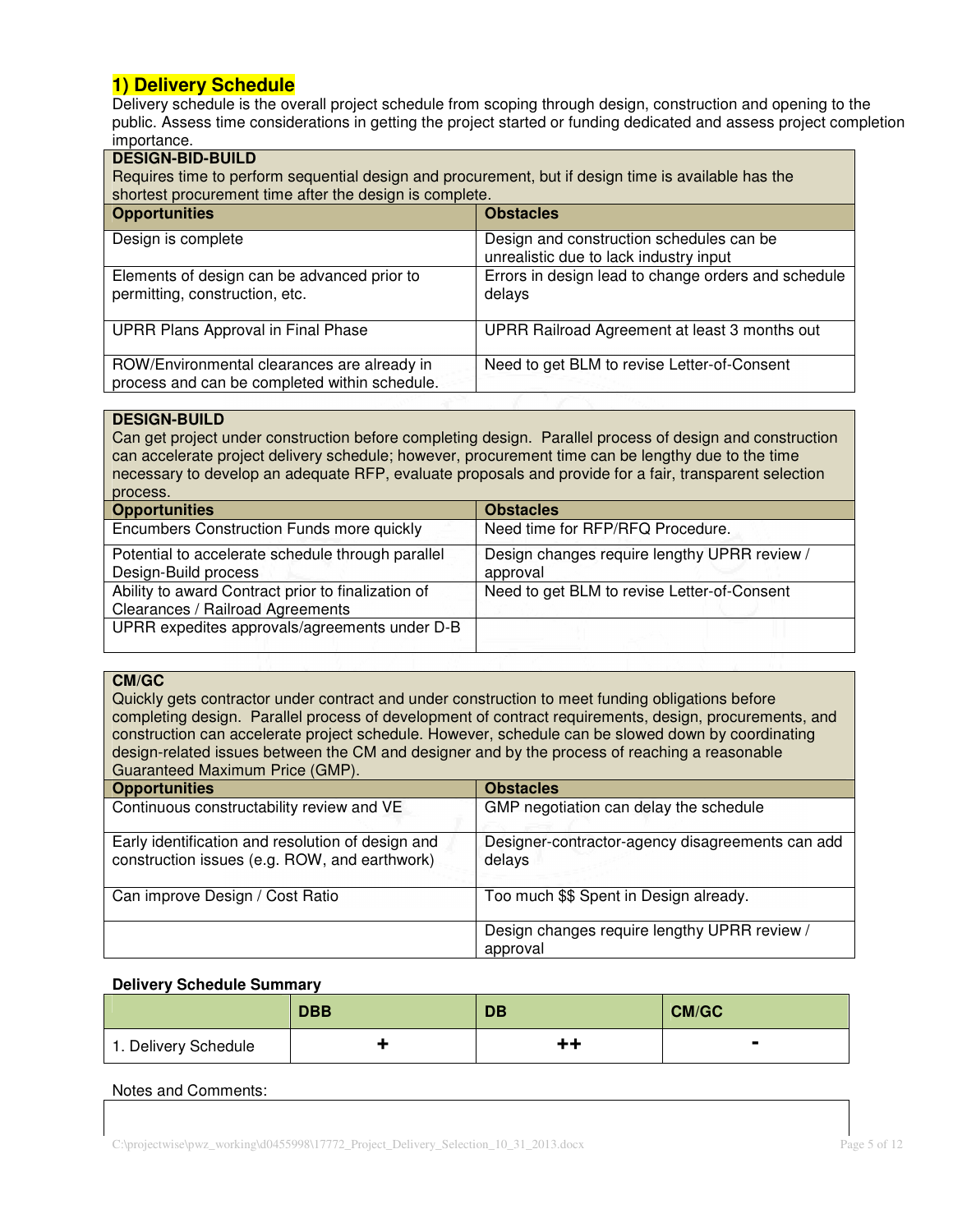## **2) Project Complexity & Innovation**

Project complexity and innovation is the potential applicability of new designs or processes to resolve complex technical issues.

| technical issues.                                                                                      |                                                                        |  |
|--------------------------------------------------------------------------------------------------------|------------------------------------------------------------------------|--|
| <b>DESIGN-BID-BUILD</b>                                                                                |                                                                        |  |
| Allows CDOT to fully resolve complex design issues and qualitatively evaluate designs before           |                                                                        |  |
| procurement of the general contractor. Innovation is provided by CDOT/Consultant expertise and through |                                                                        |  |
| traditional owner directed processes such as VE studies and contractor bid alternatives.               |                                                                        |  |
| <b>Opportunities</b><br><b>Obstacles</b>                                                               |                                                                        |  |
| Project already designed                                                                               | Increased Costs due to over-design / pricing of risk                   |  |
| Aids in consistency and maintainability                                                                | No contractor input to optimize costs                                  |  |
| Complex design can be resolved and competitively<br>bid                                                | Constructability issues                                                |  |
| Provides more time for CDOT Design Review                                                              | Innovations can add cost or time and restrain<br>contractor's benefits |  |
|                                                                                                        |                                                                        |  |

## **DESIGN-BUILD**

Incorporates design-builder input into design process through best value selection and contractor proposed Alternate Technical Concepts (ATCs) – which are a cost oriented approach to providing complex and innovative designs. Requires that desired solutions to complex projects be well defined through contract requirements.

| <b>Opportunities</b>                                       | <b>Obstacles</b>                                                                                |
|------------------------------------------------------------|-------------------------------------------------------------------------------------------------|
| Constructability and VE inherent in process                | Quality assurance for innovative processes are<br>difficult to define in RFP                    |
| Allows contractor to provide design input                  | Fairness to contractors not selected by process                                                 |
| Designer & contractor collaborate to enhance<br>innovation | Requires desired solutions to complex designs be<br>well defined through technical requirements |

## **CM/GC**

Allows independent selection of designer and contractor based on qualifications and other factors to jointly address complex innovative designs through three party collaboration of CDOT, designer and Contractor. Allows for a qualitative (nonprice oriented) design but requires agreement on GMP.

| <b>Opportunities</b>                                       | <b>Obstacles</b>                                              |
|------------------------------------------------------------|---------------------------------------------------------------|
| Highly innovative process through 3 party<br>collaboration | Innovations can add cost or time - Double design<br>costs     |
| VE inherent in process and enhanced<br>constructability    | Scope additions can be difficult to manage                    |
| Can take to market for bidding as contingency              | Process depends on designer/CM relationship                   |
|                                                            | Cost Competitiveness - single source negotiated<br><b>GMP</b> |

## **Project Complexity & Innovation Summary**

|                                       | <b>DBB</b> | DB | <b>CM/GC</b> |
|---------------------------------------|------------|----|--------------|
| 2. Project Complexity &<br>Innovation |            | ++ |              |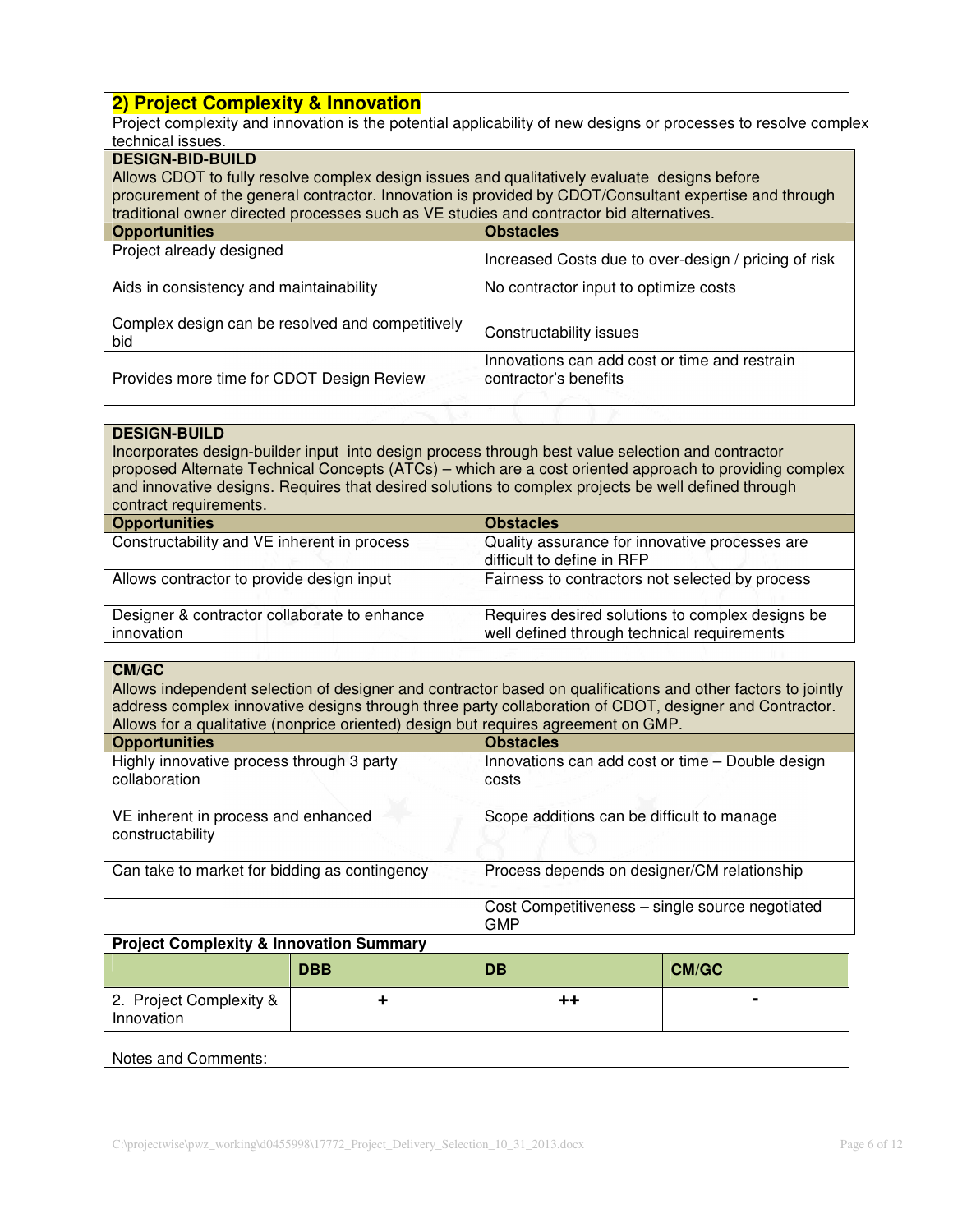## **3) Level of Design**

Level of design is the percentage of design completion at the time of the project delivery procurement **DESIGN-BID-BUILD**

| 100% design by CDOT, with CDOT having complete control over the design.                   |                                                                                                                                       |  |
|-------------------------------------------------------------------------------------------|---------------------------------------------------------------------------------------------------------------------------------------|--|
| <b>Opportunities</b>                                                                      | <b>Obstacles</b>                                                                                                                      |  |
| The scope of the project is well defined through<br>complete plans and contract documents | Can reduce the level of constructability since the<br>contractor is not bought into the project until after<br>the design is complete |  |
| Project/scope can be developed through design                                             | Owner design errors can result in a higher number<br>of change orders, claims, etc.                                                   |  |
| Design is complete                                                                        | Design lacks value engineering,                                                                                                       |  |
|                                                                                           |                                                                                                                                       |  |

# **DESIGN-BUILD**

Design advanced by CDOT to the level necessary to precisely define contract requirements and properly allocate risk (typically 30% or less). **Opportunities Obstacles**

| <b>UPPULLUITUUS</b>                                                                                                        | UUSIQUIES                                                                                                |
|----------------------------------------------------------------------------------------------------------------------------|----------------------------------------------------------------------------------------------------------|
| Design has been advanced by the owner to level<br>necessary to precisely define the contract<br>requirements / constraints | Must have very clear definitions and requirements in<br>the RFP because it is the basis for the contract |
| Revised design could save \$ by extending<br>structure, reducing over-designed MSE walls                                   | Potential for lacking or missing scope definition if<br>RFP is not carefully developed                   |
| Contractor involvement in design, which improves<br>constructability and innovation                                        | Less agency control over the design                                                                      |
| Better Geotechnical options                                                                                                | ROW Phase essentially Complete                                                                           |

## **CM/GC**

Can utilize a lower level of design prior to procurement of the CM/GC and then joint collaboration of CDOT, designer, and CM/GC in the further development of the design. Iterative nature of design process risks extending the project schedule.

| <b>TISKS EXTERIORITY THE DIVIECT SUFFICIALS.</b>                           |                                                                                                               |  |
|----------------------------------------------------------------------------|---------------------------------------------------------------------------------------------------------------|--|
| <b>Opportunities</b>                                                       | <b>Obstacles</b>                                                                                              |  |
| Contractor involvement in early design improves<br>constructability        | Three party process can slow progression of design                                                            |  |
| <b>Better Geotechnical options</b>                                         | <b>Additional Design &amp; Estimating Costs</b>                                                               |  |
| Design can be used for DBB if the price is not<br>successfully negotiated. | If design is too far advanced it will limit the<br>advantages of CMGC or could require design<br>backtracking |  |
|                                                                            |                                                                                                               |  |

## **Level of Design Summary**

|                    | <b>DBB</b> | <b>DB</b> | <b>CM/GC</b> |
|--------------------|------------|-----------|--------------|
| 3. Level of Design |            |           |              |

## Notes and Comments:

The level of design is essentially complete. The current design has significant flaws that increase project costs and make construction more complicated. See attached memo.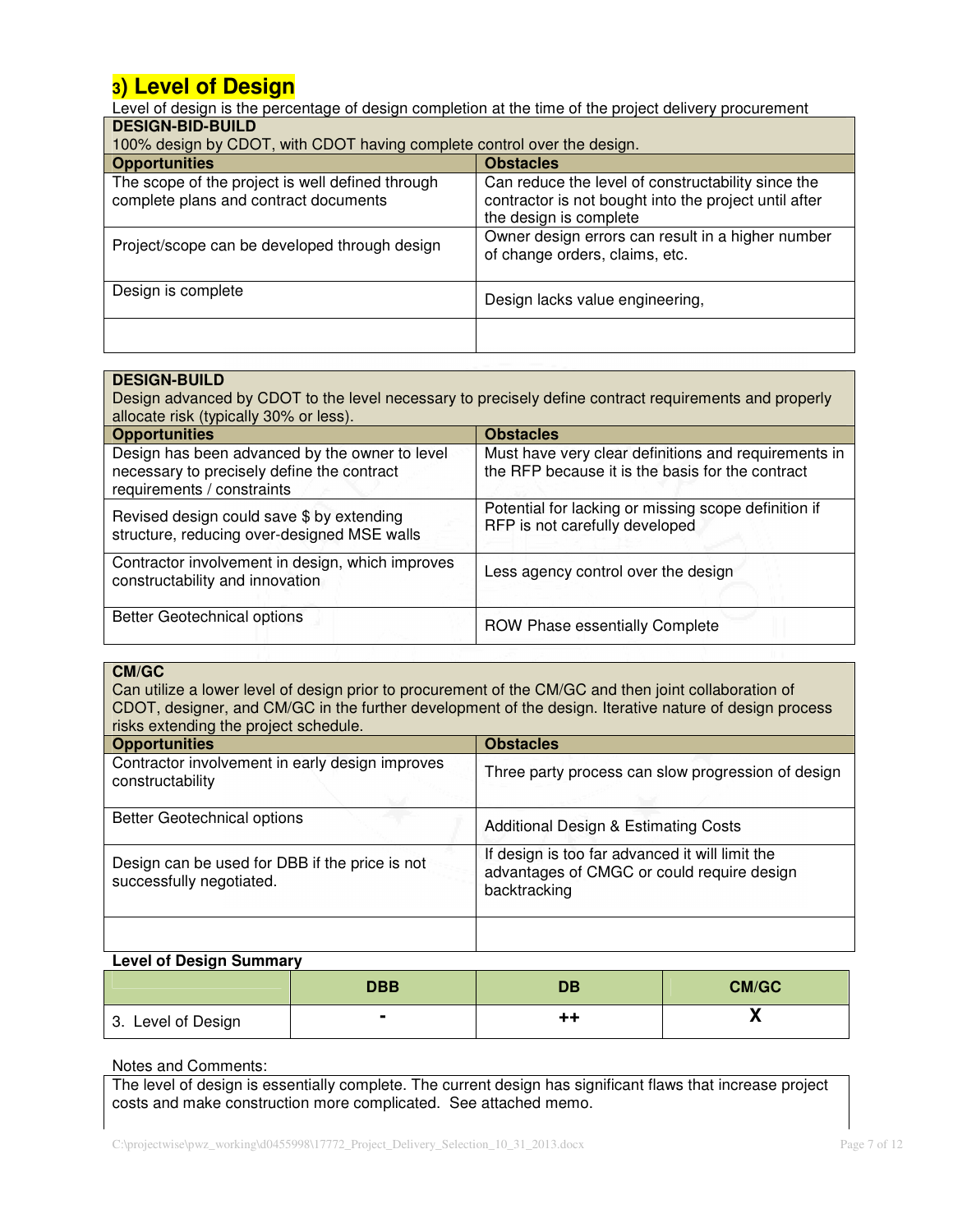## **4) Cost**

Project cost is the financial process related to meeting budget restrictions, early and precise cost estimation, and control of project costs.

| <b>DESIGN-BID-BUILD</b><br>Competitive bidding provides a low cost construction for a fully defined scope of work. Costs accuracy<br>limited until design is completed. More likelihood of cost change orders due to contractor having no<br>design responsibility. |                                                                              |  |
|---------------------------------------------------------------------------------------------------------------------------------------------------------------------------------------------------------------------------------------------------------------------|------------------------------------------------------------------------------|--|
| <b>Opportunities</b><br><b>Obstacles</b>                                                                                                                                                                                                                            |                                                                              |  |
| Construction costs are contractually set before<br>construction begins                                                                                                                                                                                              | More potential of costly change orders due to owner<br>design responsibility |  |
| No more design costs, unless VE (contract) review                                                                                                                                                                                                                   | Highest construction costs                                                   |  |
|                                                                                                                                                                                                                                                                     |                                                                              |  |
|                                                                                                                                                                                                                                                                     |                                                                              |  |

## **DESIGN-BUILD**

Designer-builder collaboration and ATCs can provide a cost-efficient response to project goals. Costs are determined with design-build proposal, early in design process. Allows a variable scope bid to match a fixed budget. Poor risk allocation can result in high contingencies.

| <b>Opportunities</b>                                                             | <b>Obstacles</b>                                         |
|----------------------------------------------------------------------------------|----------------------------------------------------------|
| Options to reduce construction costs can limit<br>contract to stay within budget | Increased design costs due to re-design,<br>backtracking |
|                                                                                  |                                                          |

## **CM/GC**

CDOT/designer/contractor collaboration to reduce risk pricing can provide a low cost project however noncompetitive negotiated GMP introduces price risk. Good flexibility to design to a budget.

| <b>Opportunities</b>                                                                                       | <b>Obstacles</b>                                                                                                                         |
|------------------------------------------------------------------------------------------------------------|------------------------------------------------------------------------------------------------------------------------------------------|
| Early contractor involvement can result in<br>construction cost savings through VE and<br>constructability | Escalation of design costs by excessive iterations of<br>design alternatives requested by the contractor.                                |
| Integrated design/construction process can provide<br>a cost efficient strategies to project goals         | Difficulty in GMP negotiation introduces some risk<br>that GMP will not be successfully executed requiring<br>aborting the CM/GC process |
|                                                                                                            |                                                                                                                                          |
|                                                                                                            |                                                                                                                                          |

## **Cost Summary**

|            | <b>DBB</b>               | <b>DB</b>       | CM/GC                  |
|------------|--------------------------|-----------------|------------------------|
| Cost<br>4. | $\overline{\phantom{0}}$ | $^{\mathrm{+}}$ | vv<br>$\Lambda\Lambda$ |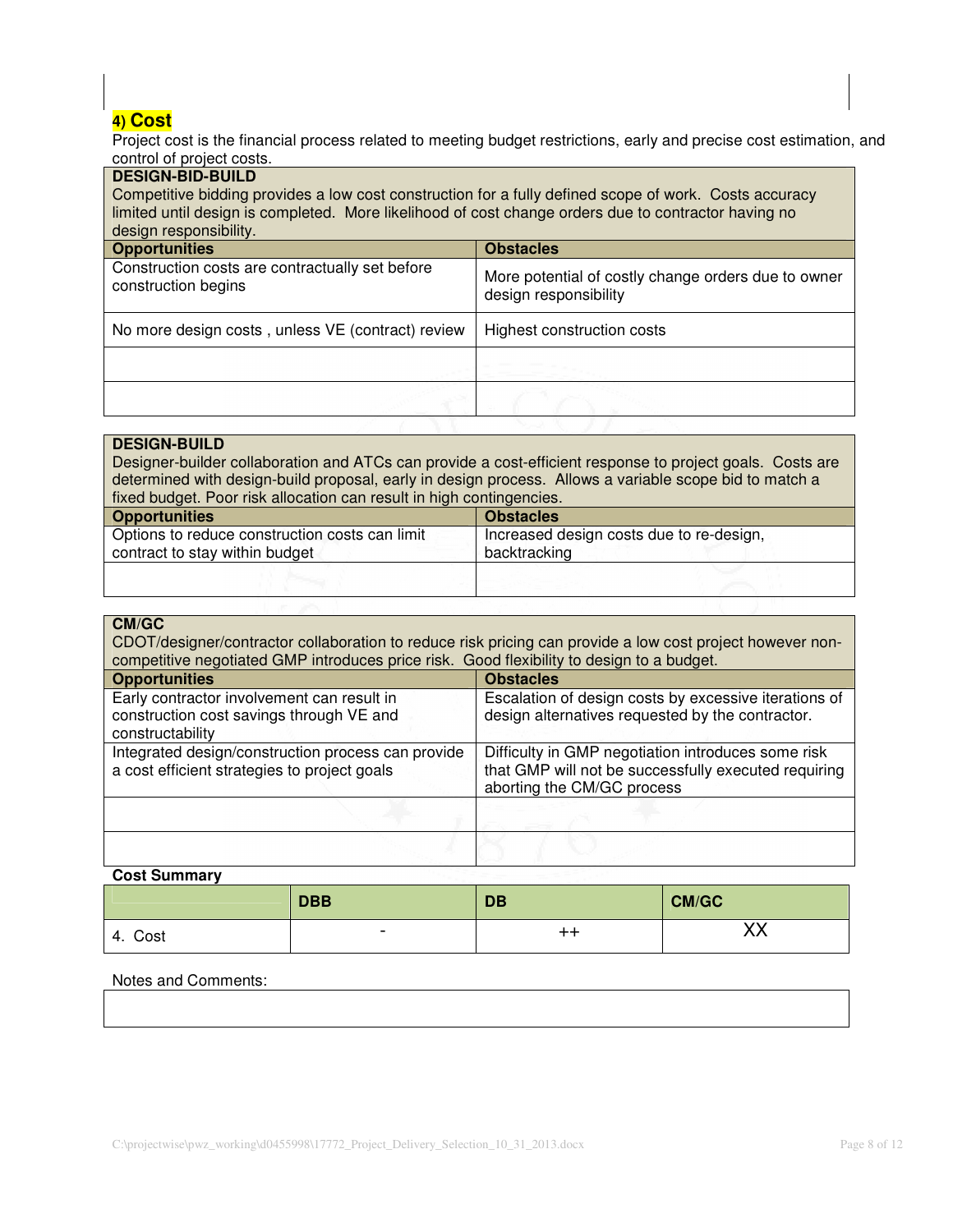## **5) Initial Risk Assessment**

Risk is an uncertain event or condition that, if it occurs, has a negative effect on a project's objectives. Risk allocation is the assignment of unknown events or conditions to the party that can best manage them. An initial assessment of project risks is important to ensure the selection of the delivery method that can properly address them. An approach that focuses on a fair allocation of risk will be most successful. Refer to risk discussion and checklists in appendix B.

## **DESIGN-BID-BUILD**

Risk allocation for design-bid-build best is understood by the industry, but requires that most designrelated risks and third party risks be resolved prior to procurement to avoid costly contractor contingency pricing and change orders and claims.

| prioring and criange cracic and cramic.        |                                                    |  |
|------------------------------------------------|----------------------------------------------------|--|
| <b>Opportunities</b>                           | <b>Obstacles</b>                                   |  |
| Risks managed separately through design, bid,  | Limited industry input in contract risk allocation |  |
| build is expected easier                       |                                                    |  |
| Risk allocation is most widely understood/used | Low-bid related risks                              |  |
|                                                |                                                    |  |
|                                                | Railroad Shoring - designed by contractor's PE,    |  |
| Railroad approves plans prior to bidding       | subject to review / approval by UPRR               |  |
|                                                |                                                    |  |
|                                                |                                                    |  |

## **DESIGN-BUILD**

| Provides opportunity to properly allocate risks to the party best able to manage them, but requires risks<br>allocated to design-builder to be well defined to minimize contractor contingency pricing of risks. |                                                                     |  |
|------------------------------------------------------------------------------------------------------------------------------------------------------------------------------------------------------------------|---------------------------------------------------------------------|--|
| <b>Opportunities</b><br><b>Obstacles</b>                                                                                                                                                                         |                                                                     |  |
| Public Utility design and construction risk can be<br>allocated to the design/builder if incorporated in the<br>contract requirements                                                                            | Construction Schedule delays due to Railroad<br>review requirements |  |
| Railroad Shoring can eliminated by extending<br>structure                                                                                                                                                        |                                                                     |  |

## **CM/GC**

Provides opportunity for CDOT, designer, and contractor to collectively identify and minimize project risks, and allocate risk to appropriate party. Has potential to minimize contractor contingency pricing of risk, but can lose the element of competition in pricing.

| <b>Opportunities</b>                                                                         | <b>Obstacles</b>                                                            |
|----------------------------------------------------------------------------------------------|-----------------------------------------------------------------------------|
| Contractor can have a better understanding of the<br>unknown conditions as design progresses | Disagreement among Designer-Contractor-Owner<br>can put the process at risk |
| Contractor will help identify and manage risk                                                | Strong agency management is required to<br>negotiate/optimize risks         |
| Avoids low-bid risk in procurement                                                           | Designer-contractor-agency disagreements can add<br>delays                  |
|                                                                                              |                                                                             |

## **Initial Risk Assessment Summary**

|                               | <b>DBB</b>     | DB              | <b>CM/GC</b> |
|-------------------------------|----------------|-----------------|--------------|
| 5. Initial Risk<br>Assessment | $\blacksquare$ | $^{\mathrm{+}}$ |              |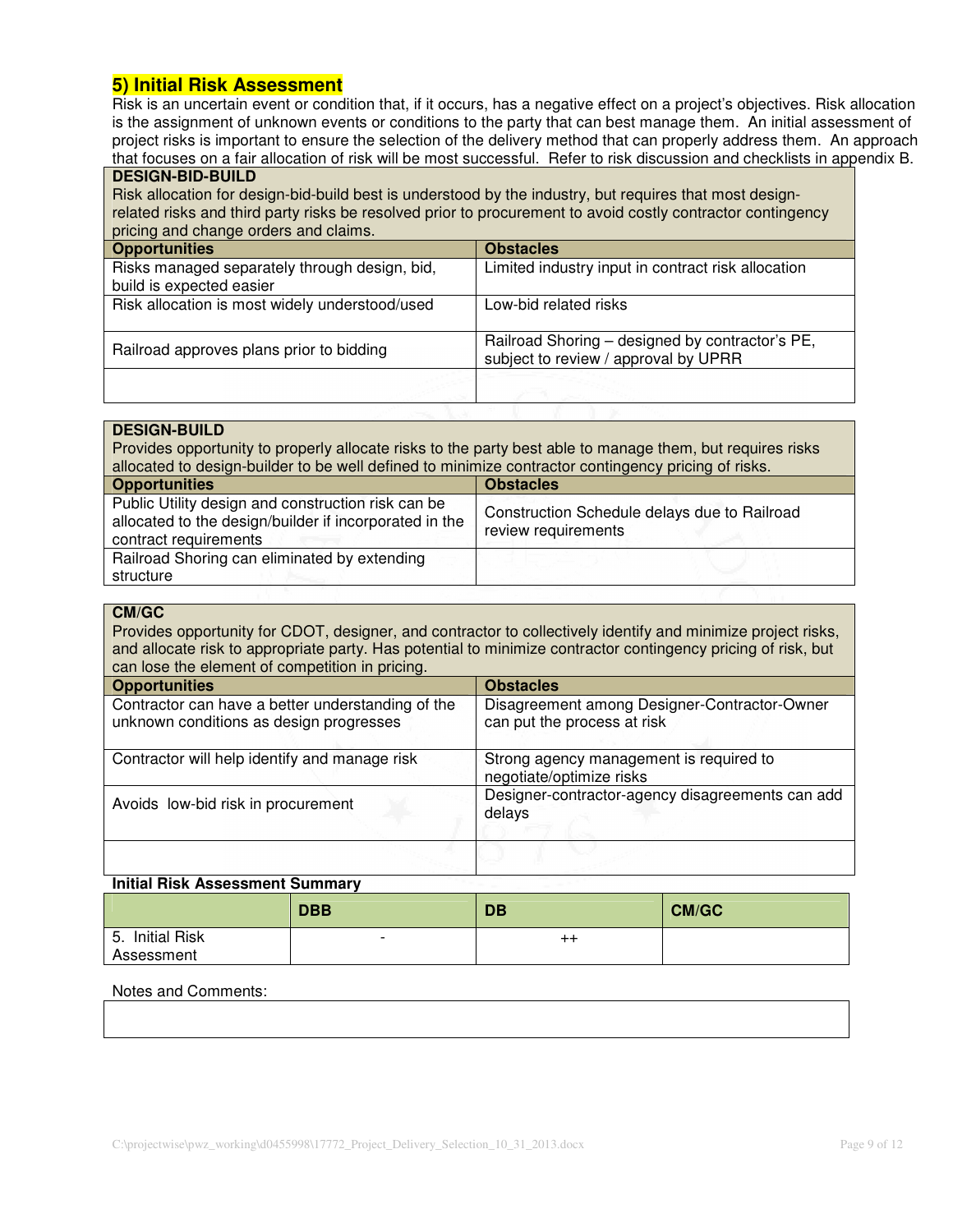## **6) Staff Experience/Availability**

Owner staff experience and availability as it relates to the project delivery methods in question.

## **DESIGN-BID-BUILD**

| Technical and management resources necessary to perform the design and plan development. Resource<br>needs can be more spread out. |                  |  |  |
|------------------------------------------------------------------------------------------------------------------------------------|------------------|--|--|
| <b>Opportunities</b>                                                                                                               | <b>Obstacles</b> |  |  |
|                                                                                                                                    |                  |  |  |
|                                                                                                                                    |                  |  |  |
|                                                                                                                                    |                  |  |  |
|                                                                                                                                    |                  |  |  |
|                                                                                                                                    |                  |  |  |
|                                                                                                                                    |                  |  |  |
|                                                                                                                                    |                  |  |  |
|                                                                                                                                    |                  |  |  |

| <b>DESIGN-BUILD</b>                                                                       |                                                                                                         |
|-------------------------------------------------------------------------------------------|---------------------------------------------------------------------------------------------------------|
|                                                                                           |                                                                                                         |
| Technical and management resources and expertise necessary to develop the RFQ and RFP and |                                                                                                         |
|                                                                                           | administrate the procurement. Concurrent need for both design and construction resources to oversee the |
| implementation.                                                                           |                                                                                                         |
|                                                                                           |                                                                                                         |
| <b>Opportunities</b>                                                                      | <b>Obstacles</b>                                                                                        |
|                                                                                           |                                                                                                         |
|                                                                                           |                                                                                                         |
|                                                                                           |                                                                                                         |
|                                                                                           |                                                                                                         |
|                                                                                           |                                                                                                         |

#### **CM/GC**

Strong, committed CDOT project management resources are important for success of the CM/GC process. Resource needs are similar to DBB except CDOT must coordinate CM's input with the project designer and be prepared for GMP negotiations.

| <b>Opportunities</b> | <b>Obstacles</b> |
|----------------------|------------------|
|                      |                  |
|                      |                  |
|                      |                  |
|                      |                  |
|                      |                  |
|                      |                  |

## **Staff Experience/Availability Summary**

|                                      | <b>DBB</b> | <b>DB</b> | <b>CM/GC</b> |
|--------------------------------------|------------|-----------|--------------|
| 6. Staff Experience/<br>Availability |            |           |              |
| Notes and Comments:                  |            |           |              |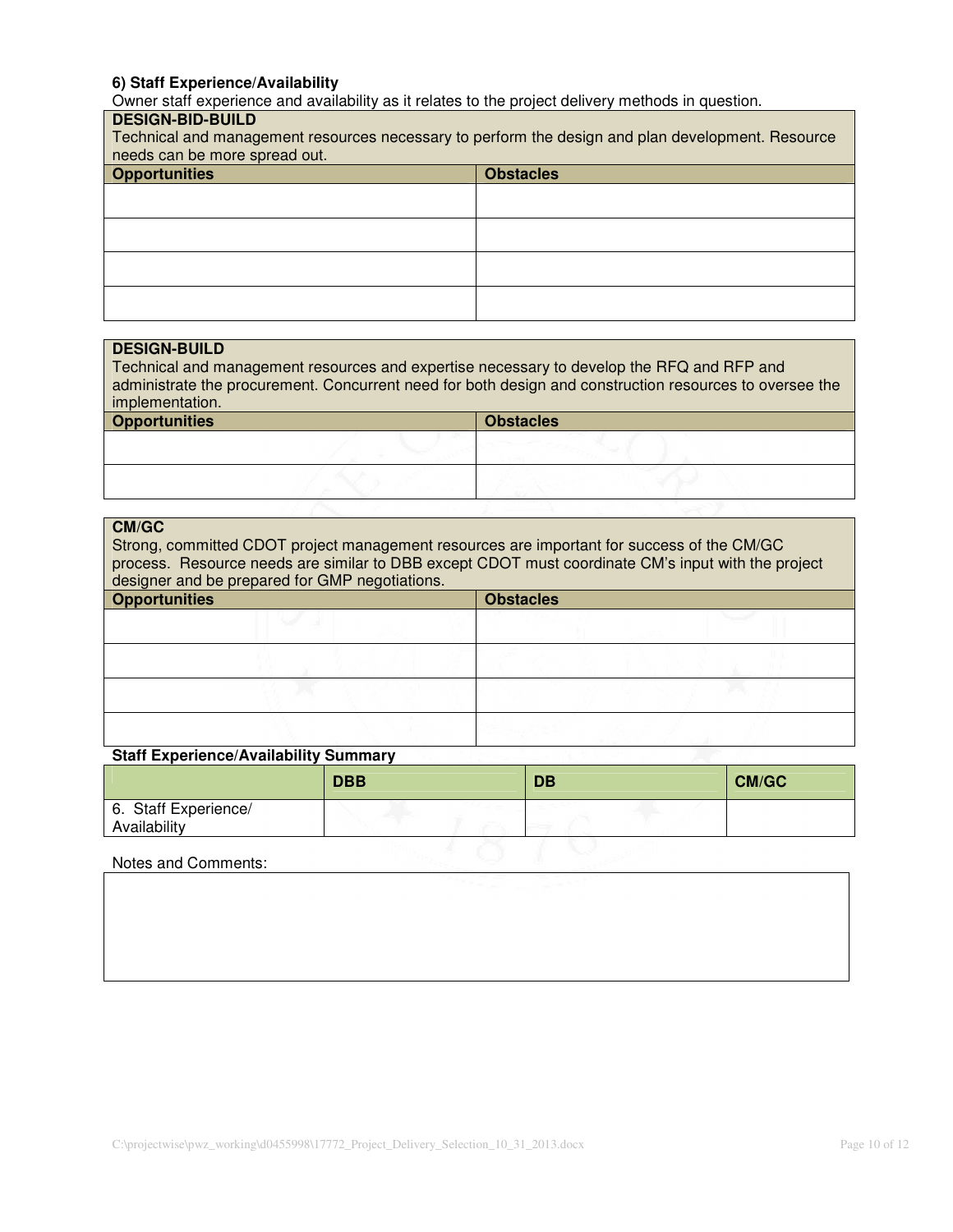## **7) Level of Oversight and Control**

Level of oversight involves the amount of agency staff required to monitor the design or construction, and amount of agency control over the delivery process

| <b>DESIGN-BID-BUILD</b><br>Full control over a linear design and construction process. |                  |  |  |
|----------------------------------------------------------------------------------------|------------------|--|--|
| <b>Opportunities</b>                                                                   | <b>Obstacles</b> |  |  |
|                                                                                        |                  |  |  |
|                                                                                        |                  |  |  |
|                                                                                        |                  |  |  |
|                                                                                        |                  |  |  |
|                                                                                        |                  |  |  |
|                                                                                        |                  |  |  |

| <b>DESIGN-BUILD</b>                                                                                  |                  |
|------------------------------------------------------------------------------------------------------|------------------|
| Less control over the design (design desires must be written into the RFP contract requirements).    |                  |
|                                                                                                      |                  |
| Generally less control over the construction process (design-builder often has QA responsibilities). |                  |
| <b>Opportunities</b>                                                                                 | <b>Obstacles</b> |
|                                                                                                      |                  |
|                                                                                                      |                  |
|                                                                                                      |                  |
|                                                                                                      |                  |

## CM/GC

Most control by CDOT over both the design, and construction, and control over a collaborative owner/designer/contractor project team

| <b>Opportunities</b> |  | <b>Obstacles</b> |
|----------------------|--|------------------|
|                      |  |                  |
|                      |  |                  |
|                      |  |                  |
|                      |  |                  |

## **Level of Oversight and Control Summary**

|                                      | <b>DBB</b> | <b>DB</b> | <b>CM/GC</b> |
|--------------------------------------|------------|-----------|--------------|
| 7. Level of Oversight and<br>Control |            |           |              |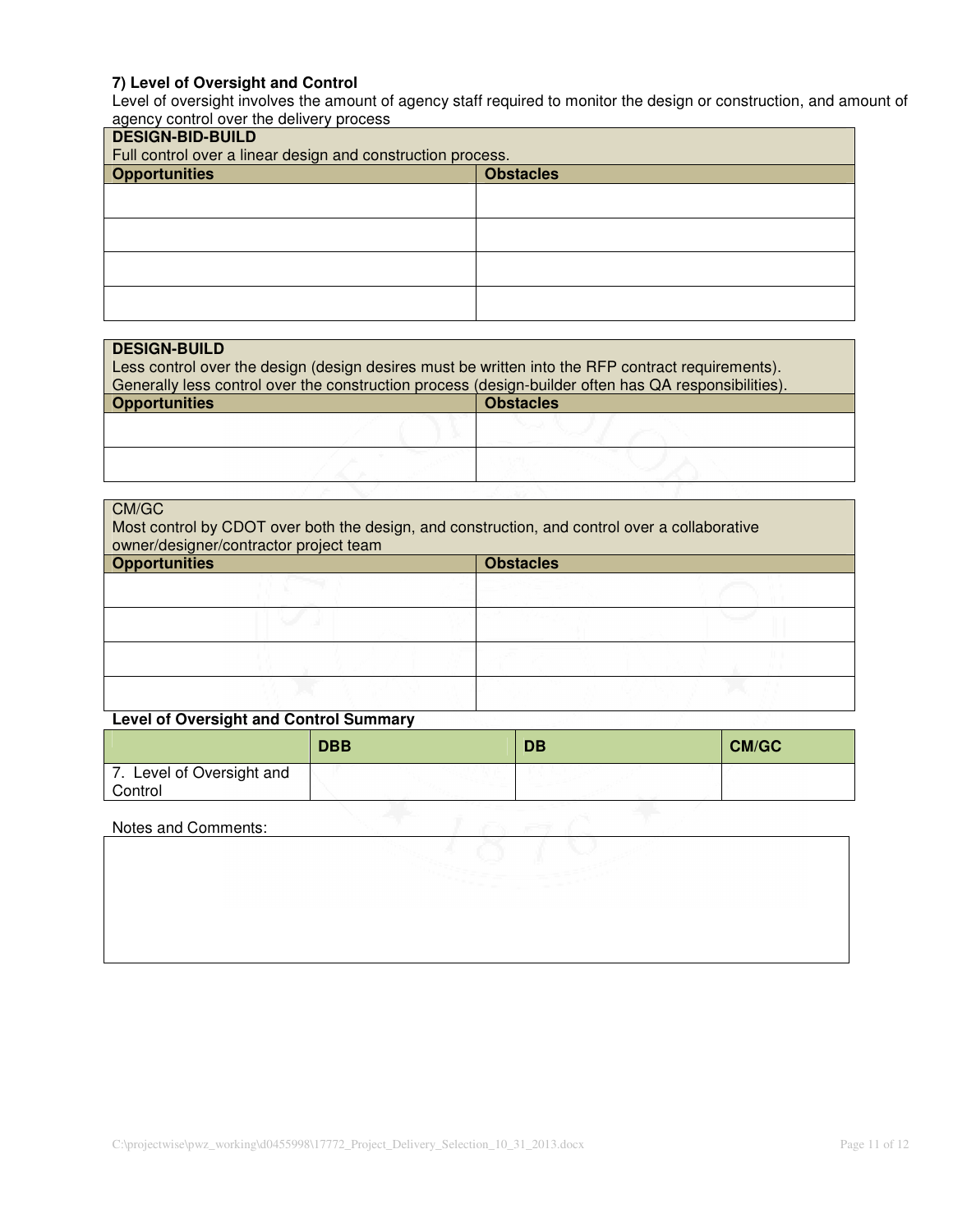## **8) Competition and Contractor Experience**

Competition and availability refers to the level of competition, experience and availability in the market place and its capacity for the project.

# **DESIGN-BID-BUILD** High level of competition, but GC selection is based solely on low price. High level of marketplace experience. **Opportunities Opportunities Opportunities Opportunities Opportunities**

#### **DESIGN-BUILD**

Allows for a balance of price and non-price factors in the selection process. Medium level of marketplace experience.

| Opportunities | Obstacles |
|---------------|-----------|
|               |           |
|               |           |

#### **CM/GC**

Allows for the selection of the single most qualified contractor, but GMP can limit price competition. Low level of marketplace experience.

| Opportunities |  | <b>Obstacles</b> |  |  |
|---------------|--|------------------|--|--|
|               |  |                  |  |  |
|               |  |                  |  |  |
|               |  |                  |  |  |
|               |  |                  |  |  |

## **Competition and Contractor Experience Summary**

|                                             | <b>DBB</b> | DB | <b>CM/GC</b> |
|---------------------------------------------|------------|----|--------------|
| 8. Competition and<br>Contractor Experience |            |    |              |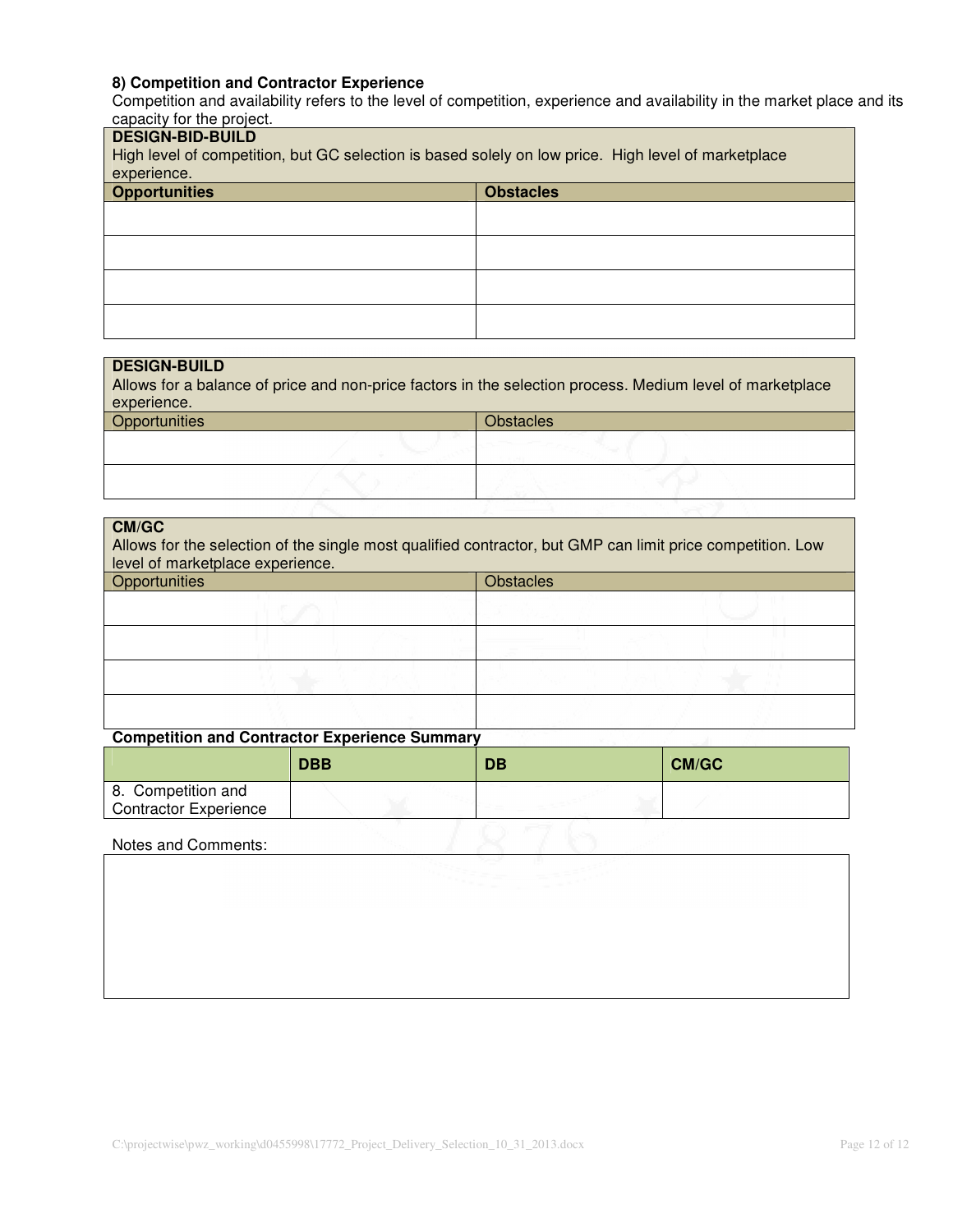#### **DEPARTMENT OF TRANSPORTATION**

2424 N. Townsend Avenue Montrose, Colorado 81401 (970) 249-5285 - PHONE (970) 249-6018 - FAX



**SH 92 Stengel's Hill Project Code: 17772** 

**DATE:** October 30, 2013

**TO:** Jason Smith, Program Engineer

**FROM:** Jason Fullerton, PE

**SUBJECT:** Design Issues for Design Build Consideration

In order to ensure the best design, stay within project budget and meet advertisement date this project is being considered for Design Build. The plans have had final review and will be tentatively developed to a 100% level by URS scheduled November 4th. The current design delivered in the opinion of the Montrose Residency has flaws that increase project cost and complicate construction. These issues are outlined below.

## **Project Background**

This project has been through two FOR reviews. At the first FOR review, the wall design was not at an FOR level and estimated to be approximately \$1.5 million in cost. Upon completion of the second FOR the wall design was finalized and escalated to over \$4.5 million in cost. It appears that the bridge design was performed in a vacuum with little iteration or consideration for walls vs. structure cost. This was caught by CDOT in the late stages of design and due to design budget, projected advertisement date and Railroad review timing the decision was made to proceed with the current design.

## **Design Issues to be corrected in Design Build Phase**

The current design MSE walls are at 46.7 ft. at the highest point. Due to the poor in-situ soil conditions these walls require over excavation, extended reinforcement zone lengths and caisson reinforcement with mud slabs. As a rule of thumb, once MSE wall heights exceed 25 ft. a structure may be more cost effective. The following list outlines opportunities for project savings if the bridge is extended.

• Railroad Crossing – Due to the current placement of east abutment and east wall the railroad control station and railroad crossing arms will need to be temporarily relocated. To provide space for new construction, the existing SH 92 will need to be shifted to the south to maintain traffic during construction. This results in additional fill, the relocation of controller box, relocation of crossing arms and the need for temporary concrete crossing blocks for a temporary crossing. The extension of the bridge would result in using the existing SH 92 alignment to maintain traffic and eliminate the need for a temporary Railroad crossing and SH 92 temporary relocation.